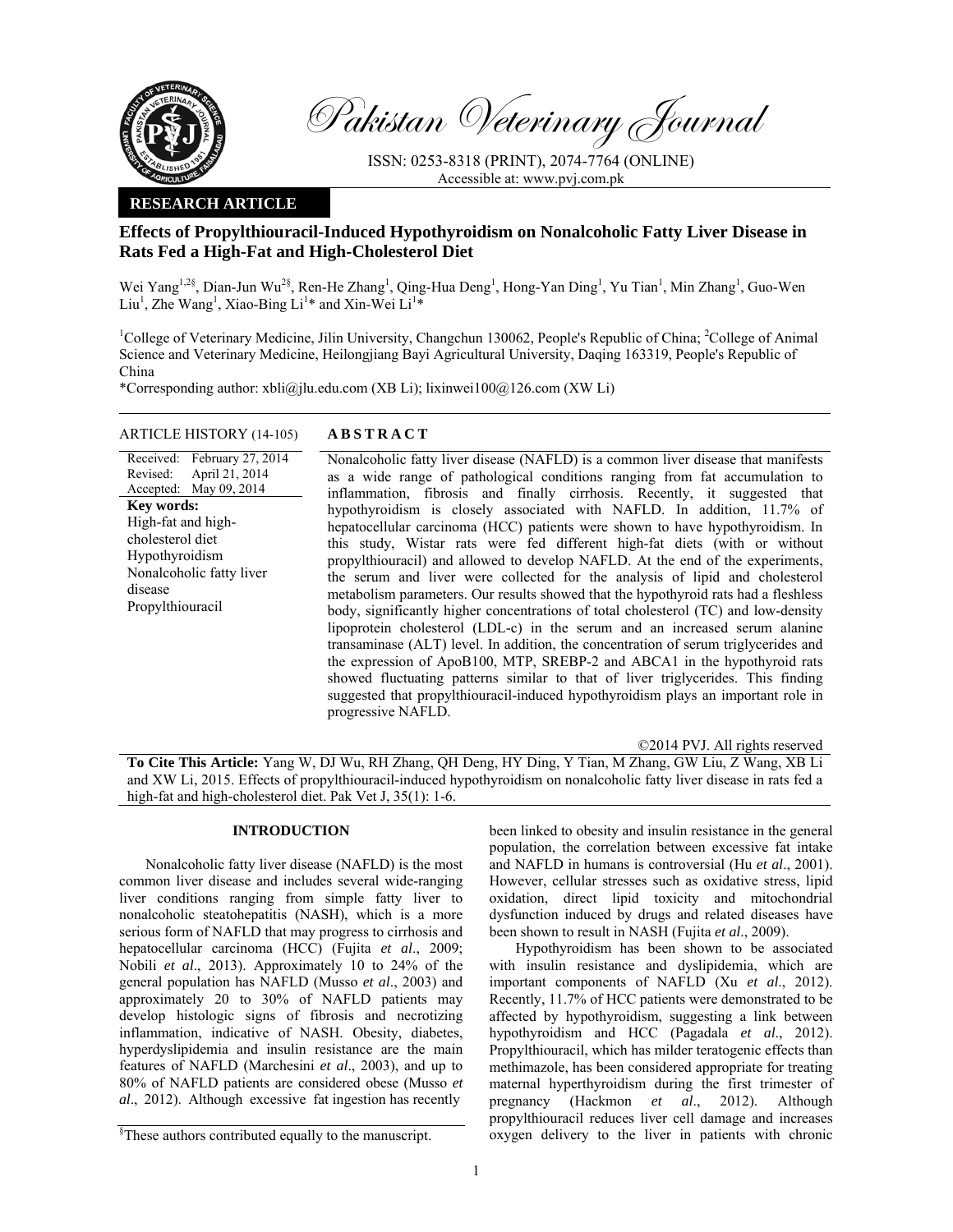alcohol intake (Carmichael *et al*., 1993), it has the propensity to cause acute liver failure, with 29.4% of patients on this drug dying of fulminant hepatic failure (Aydemir *et al*., 2005; Atawodi *et al*., 2014). Although propylthiouracil has been used to induce hypothyroidism in rats for mechanistic studies (Silva *et al*., 2011), the correlation of hypothyroidism with NAFLD has not been explored extensively. The present paper describes effects of propylthiouracil-induced hypothyroidism on nonalcoholic fatty liver disease in rats fed a high-fat and high-cholesterol diet.

### **MATERIALS AND METHODS**

**Animals:** Eight-week-old male Wistar rats were purchased from the Center of Experimental Animals of Baiqiuen Medical College of Jilin University (Jilin, China). The animals were housed in plastic cages in a temperature-controlled room at 24±1°C with 50-60% humidity and a 12-h light–dark cycle. The rats were allowed free access to water and food throughout the study. All animal experiments were performed in accordance with the guide for the Care and Use of Laboratory Animals published by the US National Institutes of Health.

Rats adapted to a control diet based on the AIN-93G semi-purified rodent diet (Reeves *et al*., 1993) for 7 days before the experiments were divided into the following groups: (1) the C6 group, which was fed the control diet for 6 weeks; (2) the HF6 group, which was fed a high-fat and high-cholesterol diet for 6 weeks; (3) the HFP2, HFP6 and HFP10 groups, which were fed the HFP diet for 2, 6 and 10 weeks, respectively. Rats in all the groups received water and their diets (Table 1) *ad libitum* during the research period*.* During the experimental period, the body weight of each rat was measured at baseline and subsequently once every week with a digital scale.

**Blood and tissue sample collection:** At the end of the experiments, the rats were subjected to 10 to 14 h of fasting, after which they were anesthetized by intramuscular injections of ketamine hydrochloride (100 mg/kg BW) and xylazine hydrochloride (50 mg/kg BW) and euthanized by decapitation. After collecting blood in dry tubes, the serum was stored at -80°C. After exsanguination, the liver was removed and cleaned with saline, and part of the liver was stored at −80°C for further analysis, and part of the tissue was frozen in liquid nitrogen for preparing cryosections for Oil Red O staining. The remaining tissue was fixed in 4% formaldehyde and embedded in paraffin for hematoxylineosin (HE) staining.

**Analysis of biochemical parameters:** Biochemical parameters, including the levels of serum triglyceride (TG), total cholesterol (TC), low-density lipoprotein cholesterol (LDL-c), high-density lipoprotein cholesterol (HDL-c) and alanine aminotransferase (ALT), were analyzed using an automatic clinical analyzer (Beckman Coulter Synchron DXC800, Beckman Coulter. Inc., USA). The liver TG and TC were analyzed using an enzymatic kit (Applygen Technologies Inc, Beijing, China).

Serum free triiodothyronine (FT3), free thyroxine (FT4) and TSH levels were measured by means of a chemiluminescence immunoassay (ADVIA Centaur XP, Immunoassay System; Siemens Healthcare Diagnostic Inc, Tarrytown, NY, USA).

**RT-PCR:** Total RNA was extracted from the hepatic tissue of each rat using TRIzol reagent and reverse transcribed to cDNA (Takara). The RT-PCR was performed in an ABI Prism 7500 Real-time PCR System (Applied Biosystems) using the fluorescent dye SYBR-Green (Thunderbird SYBR qPCR Mix, Toyobo Co., Ltd, Japan). The following primers were used in the PCRs: apolipoprotein B100 (ApoB100) sense, 5'-CAGTAGTAG TGGTGCGTCTT-3', and antisense, 5'-CCTGGATTTG TCGGTCTA-3'; microsomal triglyceride transfer protein (MTP) sense, 5'-AGGCTGGGGAAGGGCCCGTC-3', and antisense, 5'-AATGTTCTTCACATCCATGT-3'; sterol regulatory element-binding protein 2 (SREBF-2) sense, 5'-GCAGTCTGGTGGACAGTGATG-3', and antisense, 5'-TGACCGAGGAGCGTGAGT-3'; ATPbinding cassette transporter ABCA1 sense, 5'-TACACC TGACACACCAGCTACAAG-3', and antisense, 5'- GGAACAAAGCCAGCTCCTGA-3'; apolipoprotein A1 (ApoA1) sense, 5'-AAAGGCATCTAAAGGTTGTGG-3', and antisense, 5'-CTATCAGGGTAGGGTGGTT-3'; and apolipoprotein E (ApoE) sense, 5'-GCTGTTGGTC CCATTGCT-3', and antisense, 5'-CGAGTCGGTTGCG TAGATC-3'. GAPDH (sense, 5'-GGCAAGTTCAATGG CACAGT-3'; antisense, 5'-TGGTGAAGACGCCAGTA GACTC-3') was used to normalize the data. The fluorescent signals were collected during the extension phase, and the Ct values were calculated. Then, the transcript levels were analyzed by the 2-∆∆Ct method.

**Statistical analysis:** All data are presented as the mean±SEM and the statistical analysis was performed by post hoc Duncan's multiple range tests using SPSS (Statistical Package for the Social Sciences) 19.0 software to determine the effect of the treatment and to compare differences among the different treatment groups. Differences with P<0.05 were considered significant.

#### **RESULTS**

**Body weight analysis:** As shown in Fig. 1, the baseline body weight was not significantly different among the groups ( $P < 0.05$ ). Compared with other groups, the rats in HF6 gained a significant amount of weight at week 2. The body weights of the HF6 rats were not significantly different from those of the C6 rats during the following 2 weeks. The HF6 group showed the highest weight gain and weighed the most at week 6 compared with the other groups. When the HFP diet (Table 1) was used, the rats had a significantly lower weight gain than the controls at week 2. The highest weight of the HFP rats was achieved at week 3, followed by weight loss toward the end of the research period.

**Biochemical parameters analysis of the serum and liver:** Compared with the C6 and HF6 groups, the HFP rats showed significantly lower levels of FT3 and FT4 and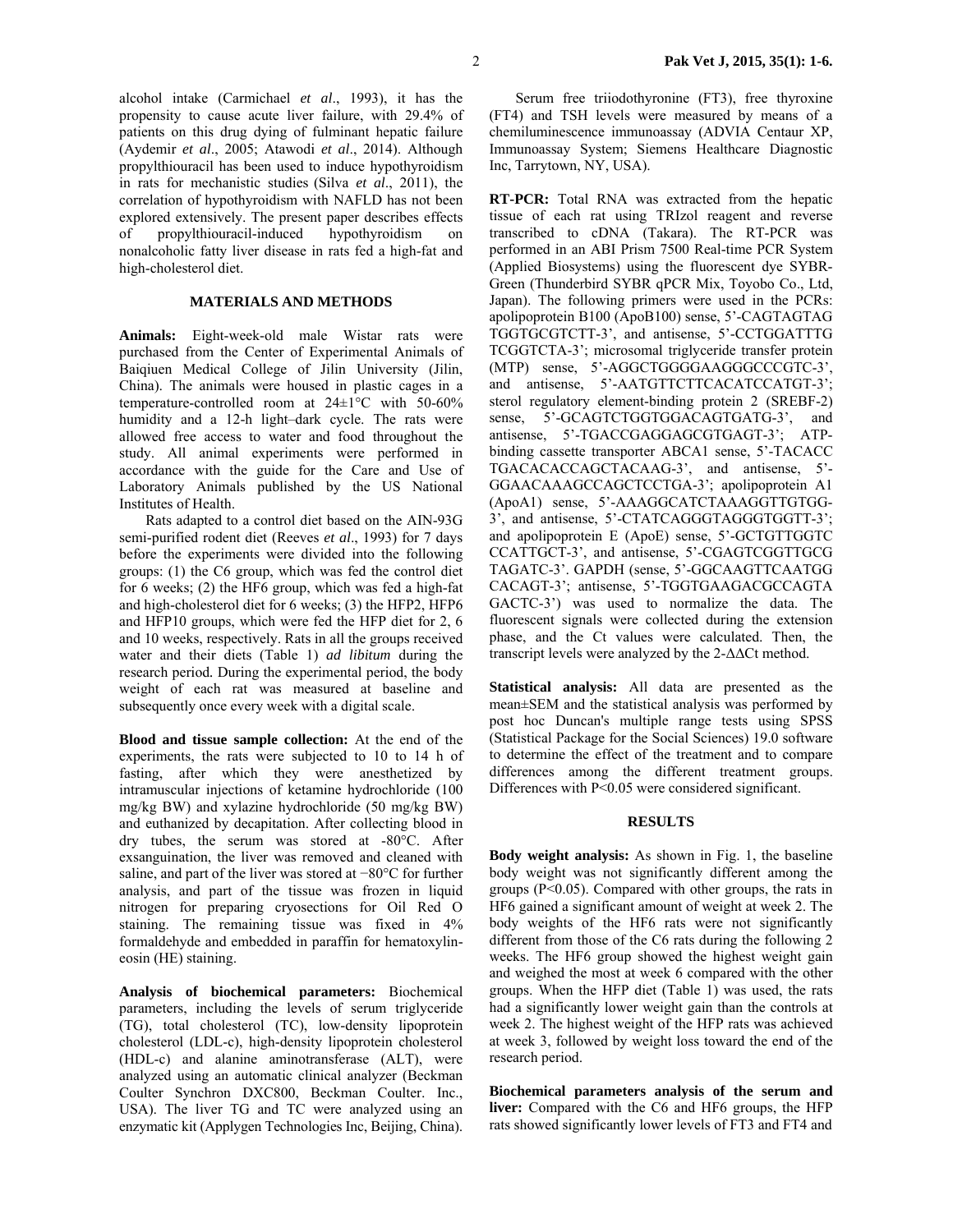

**Fig. 1:** Weekly body weight measurements of the rats in each group. The values are presented as the mean±SEM, n=6. \*HF6 is significantly different from the other groups, P<0.05. \*\* HF6 is significantly different from the C6 group.

Table 1: Detailed composition of the diets used in the experiments

| Ingredients (g/kg)     | اح      | HF <sup>2</sup> | HFP <sup>3</sup> |
|------------------------|---------|-----------------|------------------|
| Cornstarch             | 549.486 | 439.486         | 438.486          |
| Soybean oil            | 50      | 50              | 50               |
| Lard                   |         | 100             | 100              |
| Sucrose                | 100     | 100             | 100              |
| Cholesterol            |         | 10              | 10               |
| Propylthiouracil       | o       | O               |                  |
| Casein                 | 200     | 200             | 200              |
| Fiber                  | 50      | 50              | 50               |
| Mineral mix            | 35      | 35              | 35               |
| Vitamin mix            | 10      | 10              | 10               |
| L-Cysteine             | 3       | 3               | 3                |
| Choline bitartrate     | 2.5     | 2.5             | 2.5              |
| Tert-butylhydroquinone | 0.014   | 0.014           | 0.014            |

<sup>1</sup>Control diet; <sup>2</sup>High-fat and high-cholesterol diet; <sup>3</sup>High-fat and highcholesterol diet with the addition of propylthiouracil.

had an elevated TSH level in serum (Table 2). After the 6 week-long high-fat and high-cholesterol diet, the HF6 rats developed typical NAFLD, showing marked TG accumulation and high TC levels in liver (Table 2), and their TG, TC and LDL-c levels in serum were also higher than those of the control group. Although the exudation of ALT was higher in HF6 than in C6, however, there was no significant difference between the 2 groups (P>0.05). However, serum HDL-c, which is a primary marker of dyslipidemia, was significantly lower in the HF6 rats than in other rats. When the HFP diet was used in this study, high concentrations of TC, LDL-c and ALT were detected in the blood of HFP rats during the entire study period. The concentration of serum HDL-c and TG in the serum and liver increased during this period.

**Hepatic gene expression:** To analyze the effect of a compounded diet on hepatic lipid metabolism, several important genes were analyzed. Apolipoprotein B (ApoB), the primary apolipoprotein component of lowdensity lipoproteins, has 2 main isoforms, ApoB48 and ApoB100. ApoB100 is mainly secreted in the liver and transports TG and cholesterol in the form of very-lowdensity lipoprotein (VLDL) from the liver to peripheral tissues. In this study, the HF6 rats had a significantly

higher expression of liver ApoB100 compared with the control group (Fig. 2). The HFP rats also showed an increased expression of ApoB100 following the prolonged HFP diet. In this study, the MTP expression pattern was similar to that of ApoB100 in the 3 groups, with a significantly higher expression in the HF6 rats and an increased expression in the HFP rats. SREBP-2, a regulator of cholesterol metabolism, was expressed at high levels in the HF6 rats and an increased expression levels observed in the HFP groups. As shown in Fig. 2, the HF6 rats had the highest levels of ABCA1 expression, and an increase in ABCA1 expression was observed in the HFP rats after the entire study period. Apolipoprotein A1 is the major protein component of high-density lipoproteins in blood. The expression of ApoA1 in highfat and high-cholesterol diet-fed rats (HF6 and HFP) was significantly inhibited compared with that of the control groups. ApoE is essential for the normal catabolism of TG-rich lipoproteins. ApoE is primarily produced by the liver and macrophages and is found in the chylomicrons and intermediate-density lipoprotein (IDLs). Interestingly, the expression of ApoE in the 3 groups was not significantly different.

**Hepatic histopathology:** As shown in Fig. 3, the liver of control rats demonstrated normal hepatocytic texture with a homogenous cytoplasm and a large spherical nucleus (Fig. 3A). Liver sections from high-fat and highcholesterol-fed rats showed severe panlobular micro- and macrovesicular steatosis (Fig. 3).

#### **DISCUSSION**

The most common liver disease, NAFLD, is present in approximately 10 to 24% of the general population, and 80% of NAFLD patients are considered obese. The highfat diet, a common diet in industrialized countries, has recently been linked to NAFLD (Musso *et al*., 2003). In this study, a high-fat diet containing 0.1% cholesterol was used to develop an NAFLD rat model. Compared with the control rats, the HF6 rats showed typical symptoms of NAFLD at week 6, with increased body weight gain and marked fatty infiltration in hepatocytes with macro- or micro-vesicular steatosis (Fig. 3). The high level of total cholesterol in liver is related to its increased synthesis and absorption and decreased effusion. In this study, bile, the main metabolic pathway of cholesterol, should have a high accumulation in the liver of a hungry rat that has fasted for approximately 12 h, which is an animal lacking a gallbladder. In addition, the HF6 rats showed high SREBP-2 expression, which has been shown to increase the expression of low-density lipoprotein receptor (LDLr) and HMG-Co A reductase (HMGCoA-r), leading to increased cholesterol synthesis and absorption in liver (Fuchs and Stange, 2001). However, elevated TG and TC levels in the liver have been suggested to promote oxidative stress and cause steatohepatitis (Matsuzawa *et al*., 2007). In addition, serum HDL-c, which can remove cholesterol from cells and atheroma, is considered to be preventative for coronary heart disease and atherosclerotic disease. Therefore, lower serum HDL-c in the HF6 rats was suggested as being an increased risk factor for atherosclerosis (Lee *et al*., 2012).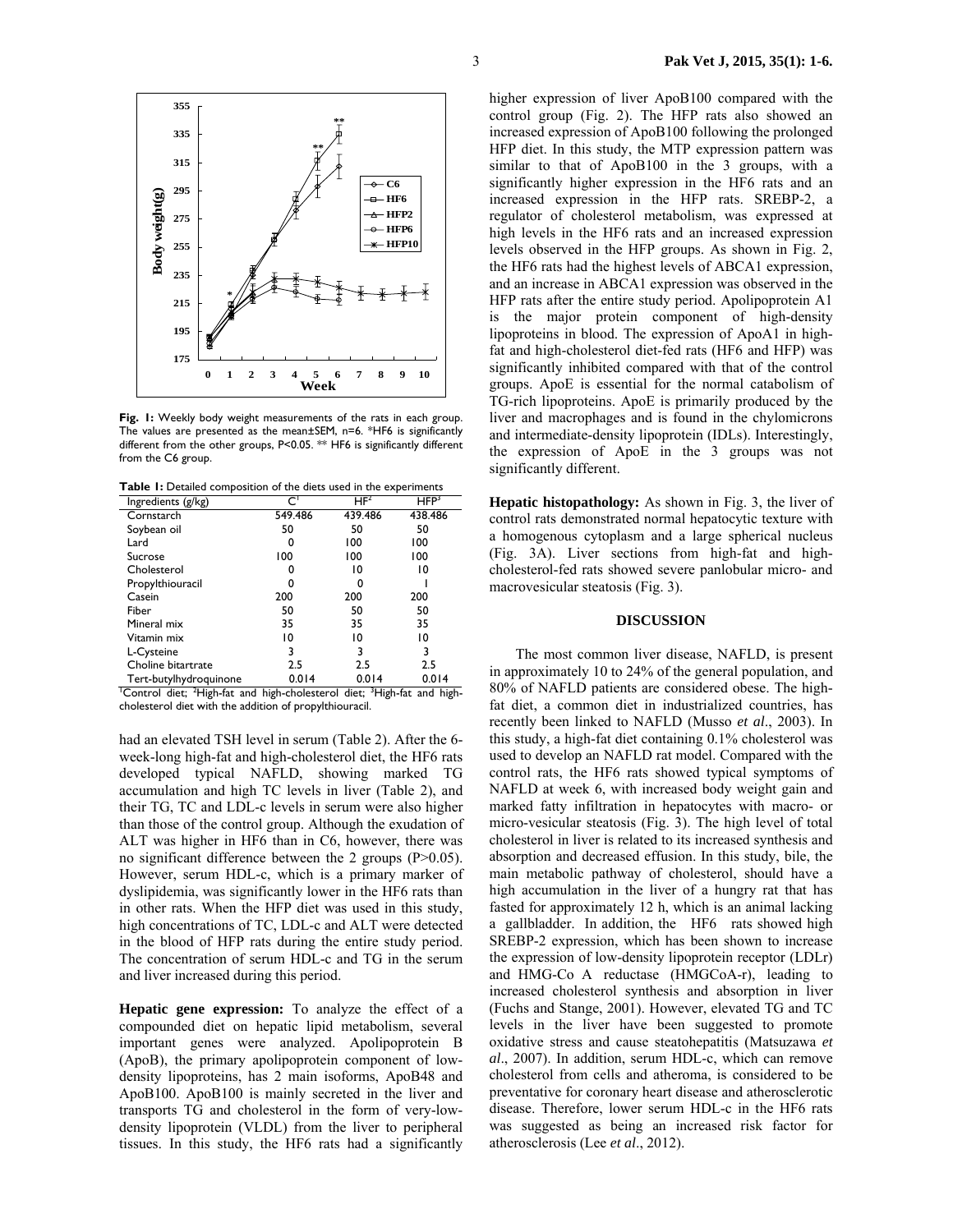

 $0.14$ 

 $0.12$ 

 $0.1$ 

 $0.012$ 

 $_{0.01}$ 

 $0.006$ 

0.002

16

 $\overline{14}$ 

 $12$ 

10

 $\overline{4}$ 

 $\overline{2}$ 

poA1 mRNA  $\bf{s}$  $\epsilon$   $C6$ HF6

ECAI 0.004

HFP6 HFP10

 $C6$ 

HF6

**НГР2 НГР6 НГР10** 

НУР2 НУР6 НЕР10

expr  $0.08$ 

mRNA  $0.06$ 

È  $^{0.04}$  $0.02$ 

 $3.5$ 

 $2.5$ 

 $\mathbf 2$ 

 $1.5$ 

 $0.5$ 

 $0.06$  $0.05$ 

 $0.04$ 

 $0.02$ 

 $^{0.01}$ 

 $^{0.00}$ 

 $4.5$ 

 $\begin{array}{c} 4 \\ 3.5 \end{array}$ 

 $\mathbf 3$  $\begin{array}{c} 2.5 \\ 2 \end{array}$ 

1.5

 $\mathbf{1}$ 

 $0.5$ 

ApoE mRNA expression

 $C6$ HF6 HFP2

SREBP2 mRNA  $0.03$   $C6$ **HF6**  HFP2 HFP6 HFP10

poB100 mRNA expression  $\overline{\mathbf{3}}$ 



**Fig. 3:** Representative liver histopathology. (A) Liver paraffin sections from the C6, HF6, HFP2, HFP6 and HFP10 groups, HE staining, 100× magnification. (B) Liver cryosections from the C6, HF6, HFP2, HFP6 and HFP10 groups, Oil Red O staining, 200× magnification.

Current research demonstrates that hypothyroidism is associated with insulin resistance and dyslipidemia, all of which are important components of NAFLD. Moreover, a report of 11.7% of HCC cases having hypothyroidism has indicated a correlation between hypothyroidism and HCC (Pagadala *et al*., 2012). Propylthiouracil has been used to treat hyperthyroidism by decreasing the amount of thyroid hormone (Nakamura *et al*., 2007), but because serious

liver injury can occur, including liver failure and death, propylthiouracil is no longer recommended in nonpregnant adults and children as the front-line antithyroid medication (Bahn *et al*., 2009). However, propylthiouracil is widely used to induce hypothyroidism for mechanistic studies. In this study, propylthiouracil was used to induce hypothyroidism, the concentrations of total cholesterol and LDL-c in the serum of hypothyroidism (HFP) rats were found to be significantly higher than those of HF6 rats. Although the thyroid hormone can increase cholesterol synthesis by activating hydroxy-methylglutaryl coenzyme A (HMG-CoA) in liver, it plays a more robust role in activating 7α-hydroxylase to promote cholesterol excretion through bile. Therefore, patients with hypothyroidism have high serum levels of total cholesterol (Ness *et al*., 1990). With the decreased FT3 and FT4 in HFP groups, thyrotropin-releasing hormone (TSH) is released from the hypothalamus to ameliorate hypothyroidism by stimulating thyroid activity (Diaz-Espineira *et al*., 2008). ApoB100 and MTP expression also showed a positive correlation with the serum TG levels (Fig. 2). Compared with the stable levels of serum TC, LDL-c and liver TC in HFP rats, the expression of SREBP-2 and ABCA1 was increased. Moreover, it has been shown that ApoB secretion is regulated by several factors, including phospholipids, free cholesterol, TG and cholesteryl esters (Wilcox *et al*., 1999). These results suggest that hepatic TG play key roles in regulating apoB100 secretion in the liver (Moon *et al*., 2012). Increased levels of apoB100 and apoB100-containing lipoproteins act as activator of MTP and promote the excretion of cholesterol from the liver to the blood, thereby stimulating the expression of SREBP-2 and ABCA1 (Tietge *et al*., 1999). MTP plays a key role in the assembly of TG and ApoB100 into VLDL and in the secretion of VLDL from the liver (Shindo *et al*., 2010). As a cholesterol efflux pump in the cellular lipid removal pathway, the ATP-binding cassette transporter ABCA1 was present in higher quantities in the liver, small intestine and adipose tissues (Schmitz and Langmann, 2001). On the HFP diet, the rats showed an increase in serum ALT levels during the long-term study period. Although a non-specific correlation between the ALT levels and NASH and advanced fibrosis has yet to be established, the ALT level has been reported to be a predictor for NASH and other chronic liver diseases (Verma *et al*., 2013). ALT is considered to be marker of hepatic injury and antioxidant activity (Hsieh *et al*., 2013). Propylthiouracil-induced hypothyroidism has been suggested to play an important role in progressive NAFLD.

Somatostatin is produced by the hypothalamus with a regulatory mechanism opposite to that of TSH. Therefore, somatostatin analogs have been demonstrated to be chemotherapeutic agents for lung cancer, breast cancer and, more recently, HCC by directly inhibiting cell proliferation (Yuan *et al*., 2008). In this study, somatostatin was most likely indirectly induced by hypothyroidism, leading to the reduced growth in HFP group rats. Moreover, compared with the HF6 rats, a slower liver TG accumulation and increased serum ALT levels were detected in the HFP6 rats, casting doubt on the liver-preserving role of somatostatin. The slow TG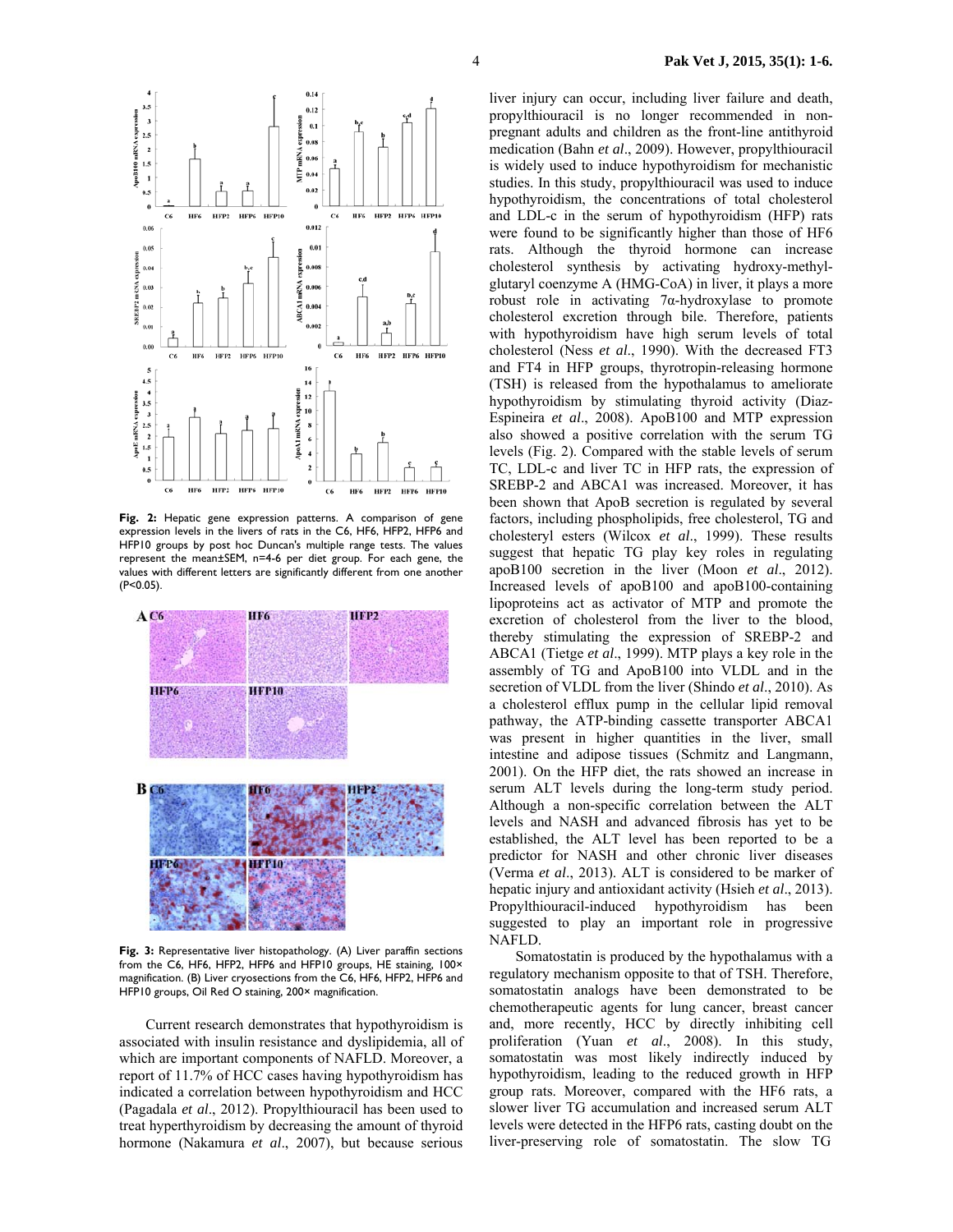**Table 2:** Analysis of biochemical parameters in the serum and liver

| $\overline{\phantom{a}}$           | C <sub>6</sub>                | HF <sub>6</sub>              | HFP <sub>2</sub>                         | HFP6                           | HFP <sub>10</sub>              |
|------------------------------------|-------------------------------|------------------------------|------------------------------------------|--------------------------------|--------------------------------|
| Serum                              |                               |                              |                                          |                                |                                |
| TG (mmol/L)                        | $0.45 \pm 0.06^a$             | $0.75 \pm 0.1^b$             | $0.49 \pm 0.06^a$                        | $0.74 \pm 0.08^b$              | $1.19 \pm 0.05$ <sup>c</sup>   |
| TC (mmol/L)                        | $1.09 \pm 0.04$ <sup>a</sup>  | $2.05 \pm 0.24$ <sup>a</sup> | $8.94 \pm 1.65^{\circ}$                  | $8.67 \pm 0.81$ <sup>b</sup>   | $8.05 \pm 0.61^b$              |
| HDL-c (mmol/L)                     | $0.52 \pm 0.03^{ab}$          | $0.38 \pm 0.01$ <sup>a</sup> | $0.51 \pm 0.08^{ab}$                     | $1.1 \pm 0.42$ <sup>c</sup>    | $1.5 \pm 0.07$ <sup>d</sup>    |
| LDL-c (mmol/L)                     | $0.34 \pm 0.02$ <sup>a</sup>  | $0.87 \pm 0.07$ <sup>a</sup> | 4.17 $\pm$ 0.72 <sup>b</sup>             | $4.32 \pm 0.24^b$              | 4.13 $\pm$ 0.68 <sup>b</sup>   |
| ALT (U/L)                          | $50+3.3a$                     | $53.5 \pm 7.98$ <sup>a</sup> | 78.2±24.9 <sup>ab</sup>                  | $112.7 \pm 13.5^{bc}$          | $122.5 \pm 12^{cd}$            |
| $FT3$ ( $pg/mL$ )                  | $2.58 \pm 0.23$ <sup>a</sup>  | $2.74 \pm 0.59$ <sup>a</sup> | $0.49 \pm 0.33^b$                        | $0.35 \pm 0.06^{\circ}$        | $0.33 \pm 0.05^{\circ}$        |
| $FT4$ (ng/dL)                      | 1.59±0.19ª                    | $1.43 \pm 0.24$ <sup>a</sup> | $0.06 \pm 0.05^{\circ}$                  | $0.04 \pm 0.03^b$              | $0.03 \pm 0.04$                |
| TSH (uIU/mL)                       | $0.01 \pm 0.001$ <sup>a</sup> | $0.011 \pm 0.003^{ab}$       | $0.014 \pm 0.002$ <sup>b</sup>           | $0.019 \pm 0.001$ <sup>c</sup> | $0.020 \pm 0.003$ <sup>c</sup> |
| Liver                              |                               |                              |                                          |                                |                                |
| $TG$ ( $\mu$ mol/g)                | $23.1 \pm 2.1^a$              | $114 \pm 8.3^{b}$            | $66.3 \pm 3.0^{\circ}$                   | $79.5 \pm 7.4$ °               | $115.3 \pm 5.0^{\circ}$        |
| $TC$ ( $\mu$ mol/g)<br>$- - - - -$ | $15.9 \pm 0.5^{\circ}$        | $89.7 \pm 3.1^{\circ}$       | $107 \pm 7.5$ b <sup>c</sup><br>$\cdots$ | $97.4 \pm 1.8$ <sup>bc</sup>   | $95.9 \pm 5.6$ <sub>bc</sub>   |

Values (mean±SEM) within a row that do not share a common superscript are significantly different (P<0.05).

accumulation in the HFP rats could be a result of the somatostatin-induced inhibition of cell proliferation. The reduced cell proliferation and elevated lipolysis and free fatty acid delivery to the liver exacerbate hepatic injury (Bugianesi *et al*., 2005). Although the hypothesis regarding somatostatin and liver preservation and its correlation with the high serum levels of TC and LDL-c needs to be further confirmed, a high risk for heart disease has been extrapolated from data obtained through the biochemical analysis of the HFP diet rats (Sert *et al*., 2013).

In this study, a high-fat and high-cholesterol diet was used to analyze the lipid and cholesterol metabolism in rats. Based on our results, we are unable to determine whether in non-gall bladder animals such as rats, the high liver cholesterol in fasting rats has a major effect on lipid metabolism. Our results also demonstrated that the serum and liver TG levels had similar patterns of accumulation in the hypothyroid rats, suggesting that the use of serum TG levels as a predictor of hepatic TGs needs further research.

**Conclusion:** In this study, rats fed a high-fat and highcholesterol diet developed typical NAFLD, the characteristics of which included significant weight gain and a marked fatty infiltration into hepatocytes. Based on these conditions, propylthiouracil was used to induce a hypothyroidism rat model. With a high-fat and highcholesterol diet, the hypothyroid rats had a fleshless body and significantly higher concentrations of TC and LDL-c in the serum, which are important risk factors for cardiovascular diseases. These rats showed an increase in serum ALT levels throughout the period they were fed the propylthiouracil-added high-fat diet. It has been suggested that propylthiouracil-induced hypothyroidism may potentially play an important role in progressive NAFLD.

**Acknowledgement:** This work was supported by the National Natural Science Foundation of China (Nos. 30972224 and 31272621) and the National Science and Technology Support Program (2012BAD12B03-2) of China.

#### **REFERENCES**

- Atawodi SE, DU Iliemene and E Onyike, 2014. In vivo antioxidant effect of methanolic extract of afzelia africana seed on carbon tetrachloride-induced acute and chronic oxidative injury in rats. Int J Agric Biol, 16: 597-602.
- Aydemir S, Y Ustundag, T Bayraktaroglu, IO Tekin, I Peksoy and AU Unal, 2005. Fulminant hepatic failure associated with

propylthiouracil: A case report with treatment emphasis on the use of plasmapheresis. J Clin Apheresis, 20: 235-238.

- Bahn RS, HS Burch, DS Cooper, JR Garber, CM Greenlee, IL Klein, P Laurberg, IR McDougall, SA Rivkees, D Ross, JA Sosa and MN Stan, 2009. The role of propylthiouracil in the management of graves' disease in adults: report of a meeting jointly sponsored by the American Thyroid Association and the Food and Drug Administration. Thyroid, 19: 673-674.
- Bugianesi E, AJ McCullough and G Marchesini, 2005. Insulin resistance: a metabolic pathway to chronic liver disease. Hepatology, 42: 987- 1000.
- Carmichael FJ, H Orrego, V Saldivia and Y Israel, 1993. Effect of propylthiouracil on the ethanol-induced increase in liver oxygen consumption in awake rats. Hepatology, 18: 415-421.
- Diaz-Espineira MM, S Galac, JA Mol, A Rijnberk and HS Kooistra, 2008. Thyrotropin-releasing hormone-induced growth hormone secretion in dogs with primary hypothyroidism. Domest Anim Endocrinol, 34: 176-181.
- Fuchs M and EF Stange, 2001. Cholesterol and cholestasis: a lesson from the Mdr2 (-/-) mouse. | Hepatol, 34: 339-341.
- Fujita K, Y Nozaki, K Wada, M Yoneda, Y Fujimoto, M Fujitake, H Endo, H Takahashi, M Inamori, N Kobayashi, H Kirikoshi, K Kubota, S Saito and A Nakajima, 2009. Dysfunctional very-low-density lipoprotein synthesis and release is a key factor in nonalcoholic steatohepatitis pathogenesis. Hepatology, 50: 772-780.
- Hackmon R, M Blichowski and G Koren, 2012. The safety of methimazole and propylthiouracil in pregnancy: a systematic review. J Obstet Gynaecol Ca, 34: 1077-1086.
- Hsieh FC, CL Lee, CY Chai, WT Chen, YC Lu and CS Wu, 2013. Oral administration of Lactobacillus reuteri GMNL-263 improves insulin resistance and ameliorates hepatic steatosis in high fructose-fed rats. Nutr Metab, 10: 35.
- Hu FB, RM van Dam and S Liu, 2001. Diet and risk of Type II diabetes: the role of types of fat and carbohydrate. Diabetologia, 44: 805- 817.
- Lee S, H Joo, CT Kim, IH Kim and Y Kim, 2012. High hydrostatic pressure extract of garlic increases the HDL cholesterol level via up-regulation of apolipoprotein A-I gene expression in rats fed a high-fat diet. Lipids Health Dis, 11: 77.
- Marchesini G, E Bugianesi, G Forlani, F Cerrelli, M Lenzi, R Manini, S Natale, E Vanni, N Villanova, N Melchionda and M Rizzetto, 2003. Nonalcoholic fatty liver, steatohepatitis and the metabolic syndrome. Hepatology, 37: 917-923.
- Matsuzawa N, T Takamura, S Kurita, H Misu, T Ota, H Ando, M Yokoyama, M Honda, Y Zen, Y Nakanuma, K Miyamoto and S Kaneko, 2007. Lipid-induced oxidative stress causes steatohepatitis in mice fed an atherogenic diet. Hepatology, 46: 1392-1403.
- Moon BC, A Hernandez-Ono, B Stiles, H Wu and HN Ginsberg, 2012. Apolipoprotein B secretion is regulated by hepatic triglyceride, and not insulin, in a model of increased hepatic insulin signaling. Arterioscl Throm Vas, 32: 236-246.
- Musso G, R Gambino, F De Michieli, M Cassader, M Rizzetto, M Durazzo, E Faga, B Silli and G Pagano, 2003. Dietary habits and their relations to insulin resistance and postprandial lipemia in nonalcoholic steatohepatitis. Hepatology, 37: 909-916.
- Musso G, M Cassader, F De Michieli, F Rosina, F Orlandi and R Gambino, 2012. Nonalcoholic steatohepatitis versus steatosis: adipose tissue insulin resistance and dysfunctional response to fat ingestion predict liver injury and altered glucose and lipoprotein metabolism. Hepatology, 56: 933-942.